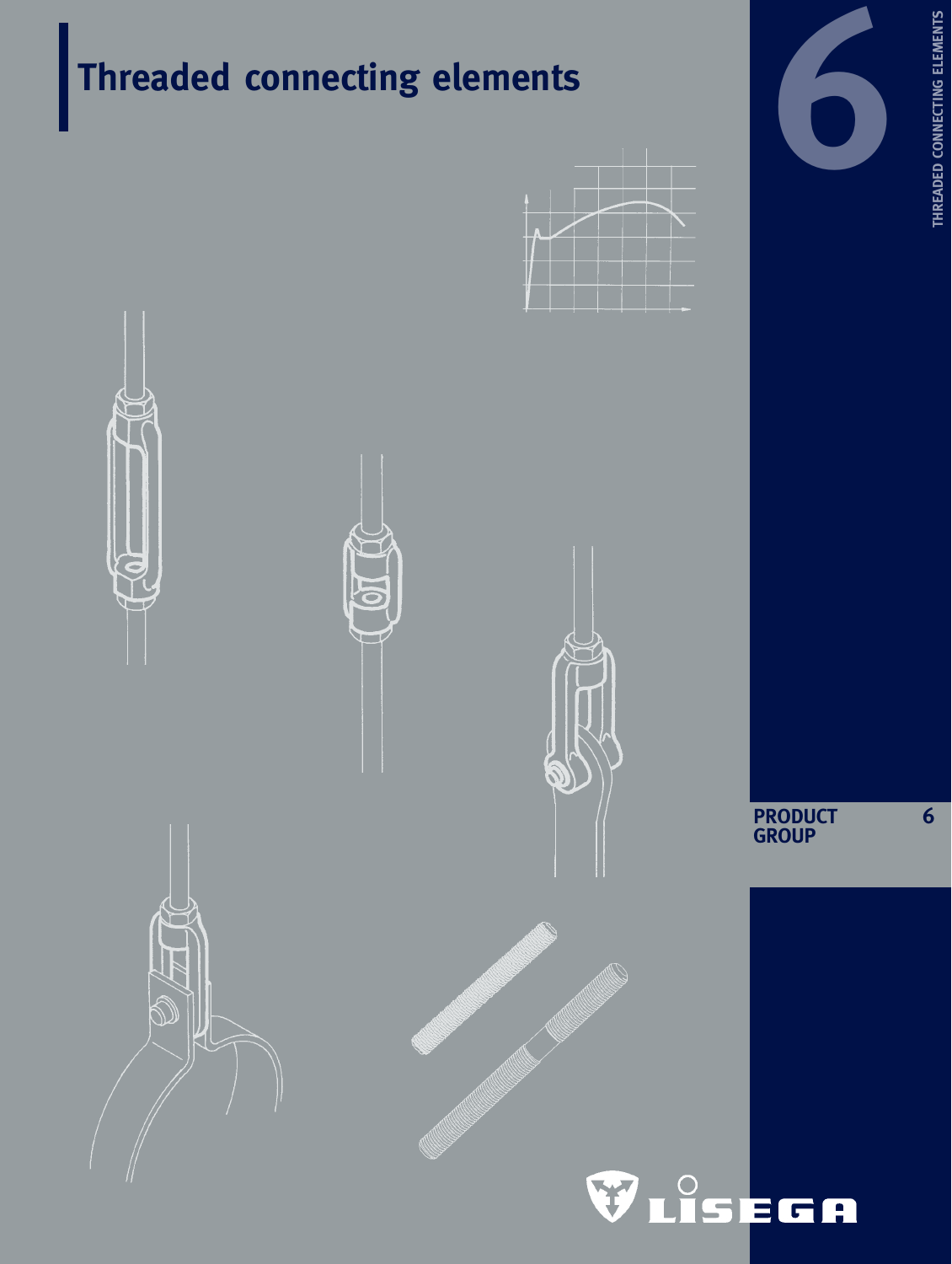















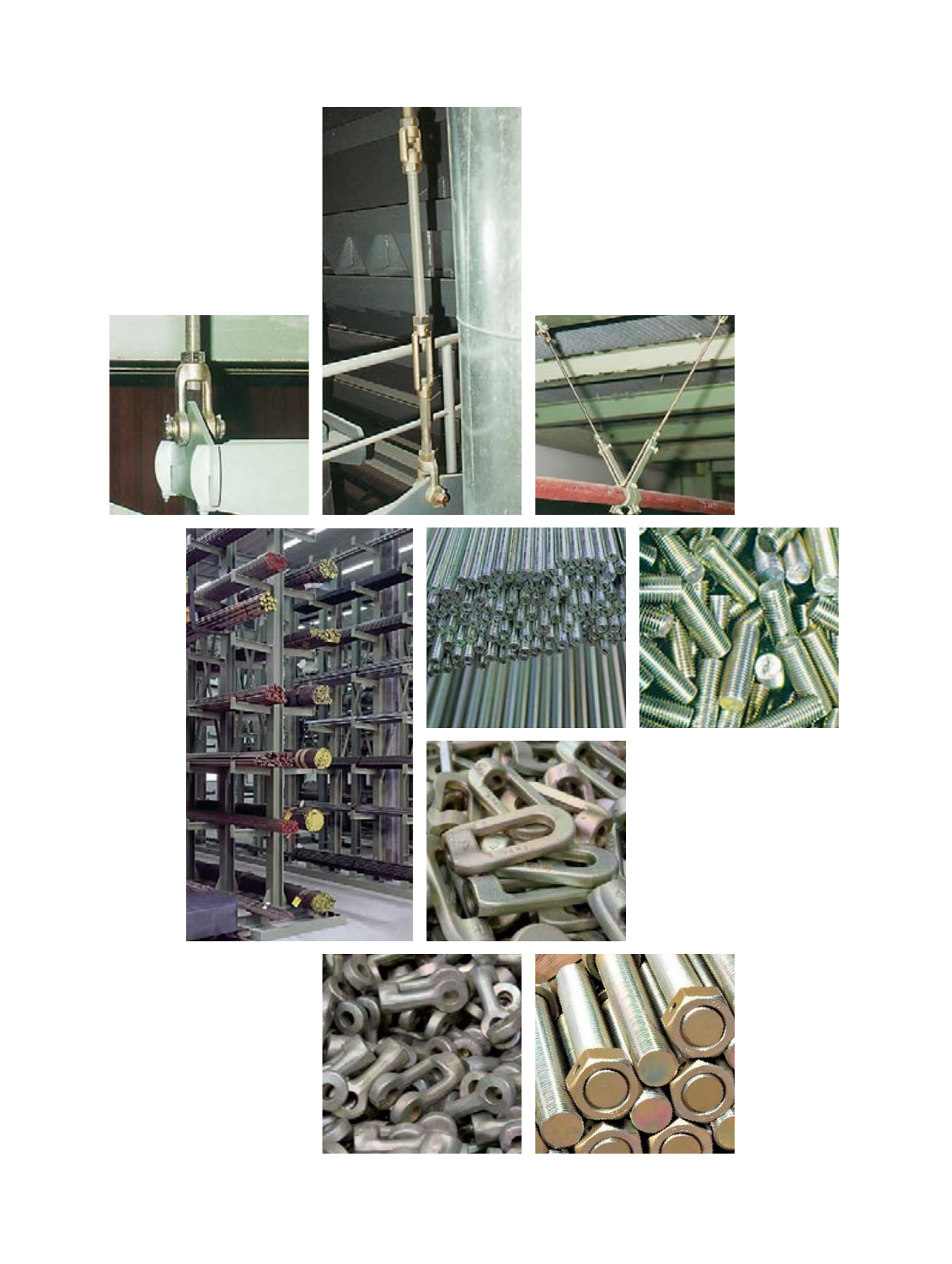# **Connection components**

| <b>Contents</b> | Page |
|-----------------|------|
|                 |      |
|                 |      |
|                 |      |
|                 |      |
|                 |      |
|                 |      |
|                 |      |
|                 |      |
|                 |      |
|                 |      |
|                 |      |
|                 |      |
|                 |      |

**6 6.0 3 PRODUCT GROUP 6**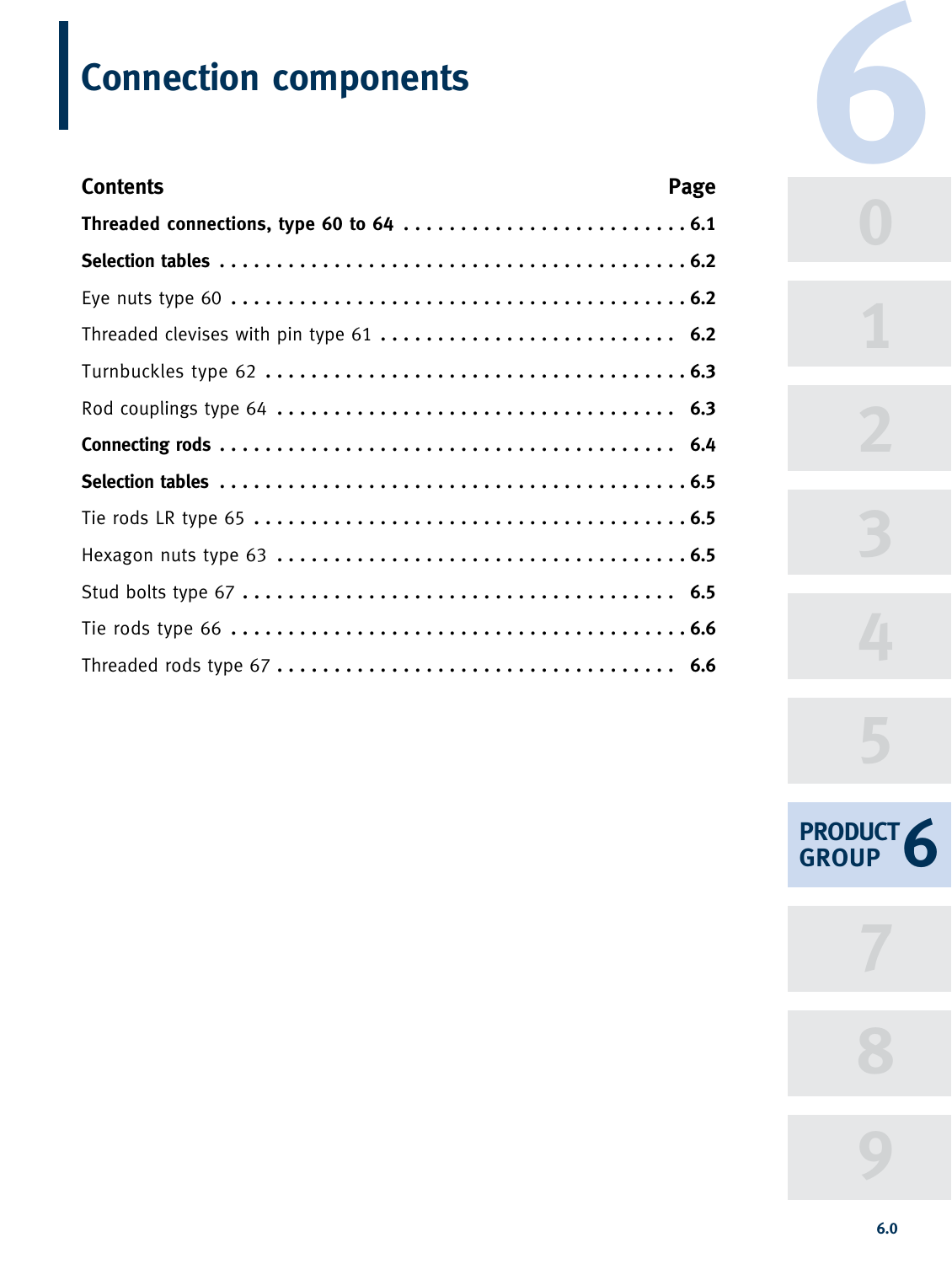### **Threaded connections Type 60 to 64**

**Precision-fit threads, reliable material properties and design with sufficient load reserves are prerequisites for the reliability of the whole load chain.**



*Eye nut type 60*



*Threaded clevis with pin type 61*



*Turnbuckle type 62*



*Rod coupling type 64*

The connections in product group 6 are specially shaped bolting components to connect the connecting rods to other support components. They connect components in the load chains with their counterparts, such as lugs, U-bolts or eye plates.

The connections in product group 6 form an independent group within the modular system and were specially designed for optimum use as pipe support components.

They are largely drop-forged and, except for turnbuckle type 62, so designed that they enable a little length regulation despite low installation heights.

The permissible loads correspond to the load tables for statically determined components on page 0.6 of the technical specifications.

Eye nut type 60 is used as a transition from a rod to a bolt connection; threaded clevis with pin type 61 joins a rod to a lug connection.

Turnbuckle type 62 is fitted with a right-hand thread on one side and left-hand thread on the other. It is used in combination with tie rod type 65 for length regulation and the pre-stressing of load chains.

If required, rod coupling type 64 is used to form rod lengths longer than 3m.

All threads (except in turnbuckle type 62) are right-hand and available in both UNC and metric versions.

For corrosion protection the components are galvanized as standard, coating thickness approx. 12-15µm. For use in particularly aggressive atmospheres hot-dip galvanized components can be supplied.

If required, the components can be supplied with material certificates.

It is often necessary to use the connection components in areas above the standard field of application, where higher temperatures apply.









**The LISEGA connections offer special benefits:**

- **universal application possibilities**
- $\blacksquare$  load and connection compatibility **with the LISEGA modular system**
- **drop-forged and heat-treated**
- **galvanized as standard, hot-dip galvanized if required**
- **approval through special type tests**

For this, LISEGA SE offers products made from the material 10CrMo9-10. The upper load limits for use up to 500°C corresponds to the nominal load of the respective load groups. The type numbers are described as follows:

| Eve nuts                   | $: 60.904$ HT;               |
|----------------------------|------------------------------|
|                            | (60 D9 04-HT to 60 99 04-HT) |
| Threaded clevises          |                              |
| with pin                   | : 61 .9 04 HT:               |
|                            | (61 D9 04-HT to 61 99 04-HT) |
| Turnbuckles : 62 .9 04-HT; |                              |
|                            | (62 D9 04-HT to 62 99 04-HT) |
| Rod couplings: 64.9 04 HT; |                              |
|                            | (64 D9 04-HT to 64 99 04-HT) |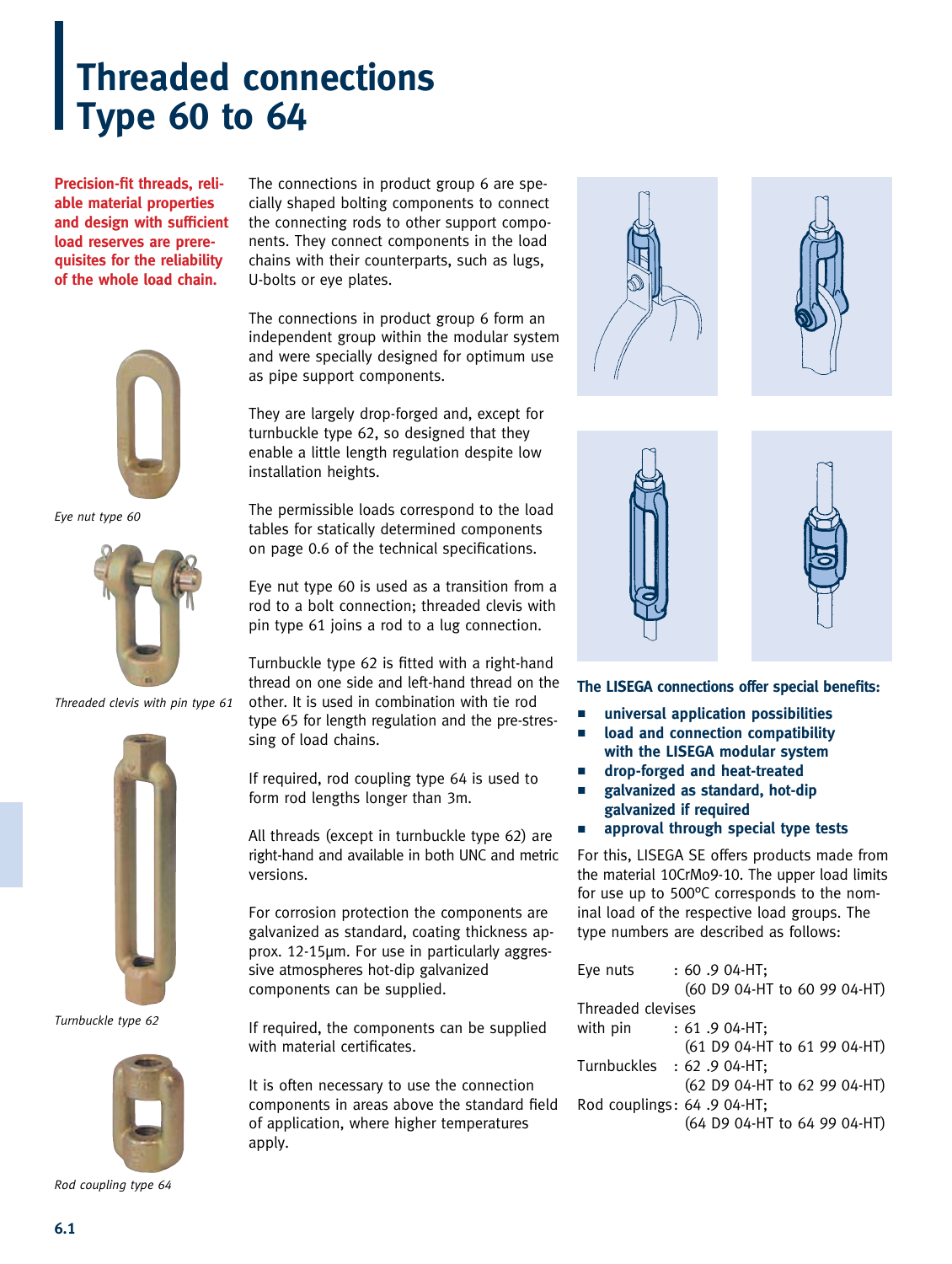### **Eye nuts Type 60 Threaded clevises with pin Type 61**





| Eye nuts<br>type 60 D9 19 to 60 50 12 |  |
|---------------------------------------|--|

Material: P250GH drop-forged.

From load group 40 welded design material: S355J2.

| type     | A   | B   | C   | D   | $\emptyset$ d <sub>2</sub> | $d_3$ | E   | F  | G   | X   | weight<br>[kg] |
|----------|-----|-----|-----|-----|----------------------------|-------|-----|----|-----|-----|----------------|
| 60 D9 19 | 24  | 40  | 11  | 17  | M10                        | 13    | 25  | 5  | 15  | 15  | 0.05           |
| 60 29 12 | 33  | 60  | 15  | 24  | M12                        | 17    | 40  | 6  | 19  | 20  | 0.10           |
| 60 39 12 | 44  | 75  | 20  | 30  | M16                        | 25    | 45  | 10 | 26  | 30  | 0.20           |
| 60 49 12 | 59  | 90  | 25  | 35  | M <sub>20</sub>            | 29    | 55  | 10 | 35  | 35  | 0.40           |
| 60 59 12 | 72  | 110 | 30  | 44  | M24                        | 35    | 65  | 15 | 44  | 45  | 0.80           |
| 60 69 12 | 88  | 127 | 37  | 50  | M30                        | 42    | 75  | 17 | 54  | 52  | 1.20           |
| 60 79 12 | 100 | 140 | 45  | 60  | M36                        | 47    | 75  | 20 | 62  | 65  | 2.00           |
| 60 89 12 | 110 | 157 | 52  | 70  | M42                        | 52    | 85  | 25 | 72  | 72  | 2.90           |
| 60 99 12 | 120 | 180 | 60  | 80  | M48                        | 62    | 85  | 30 | 78  | 95  | 4.70           |
| 60 10 12 | 135 | 200 | 65  | 95  | M56x4                      | 62    | 105 | 40 | 80  | 95  | 7.70           |
| 60 20 12 | 150 | 230 | 70  | 105 | M64x4                      | 72    | 130 | 40 | 85  | 100 | 8.80           |
| 60 30 12 | 160 | 230 | 70  | 110 | M68x4                      | 72    | 130 | 40 | 90  | 100 | 9.30           |
| 60 40 12 | 220 | 250 | 120 | 125 | M72x4                      | 82    | 100 | 50 | 110 | 150 | 27.00          |
| 60 50 12 | 250 | 280 | 140 | 140 | M80x4                      | 92    | 120 | 60 | 125 | 160 | 45.00          |





|          |     |     |    |                          |    |                                                       |     |    |     |     |     |                          |     |     | weight |
|----------|-----|-----|----|--------------------------|----|-------------------------------------------------------|-----|----|-----|-----|-----|--------------------------|-----|-----|--------|
| type     | А   | B   | C  | D                        |    | $\emptyset$ d <sub>1</sub> $\emptyset$ d <sub>2</sub> | E.  | F  | G   | Н   | К   |                          | M   | Х   | [kg]   |
| 61 D9 19 | 23  | 50  | 11 | 17                       | 10 | M10                                                   | 35  | 11 | 50  | 25  | 21  | 5x9                      | -   | 15  | 0.1    |
| 61 29 12 | 33  | 70  | 15 | 25                       | 12 | M <sub>12</sub>                                       | 50  | 12 | 60  | 34  | 24  | 8x12                     | -   | 20  | 0.2    |
| 61 39 12 | 42  | 80  | 20 | 33                       | 16 | M16                                                   | 50  | 17 | 70  | 44  | 32  | 11x15                    | -   | 30  | 0.4    |
| 61 49 12 | 55  | 90  | 25 | 40                       | 20 | M <sub>20</sub>                                       | 55  | 20 | 90  | 57  | 46  | 16x21                    | -   | 35  | 1.0    |
| 61 59 12 | 65  | 110 | 30 | 46                       | 24 | M24                                                   | 65  | 22 | 105 | 68  | 53  | 19x25                    |     | 45  | 1.6    |
| 61 69 12 | 72  | 130 | 35 | 51                       | 33 | M30                                                   | 80  | 27 | 125 | 80  | 64  | 19x29                    | -   | 50  | 2.7    |
| 61 79 12 | 85  | 150 | 40 | 61                       | 40 | M36                                                   | 90  | 32 | 140 | 93  | 80  | 22x36                    |     | 60  | 4.4    |
| 61 89 12 | 100 | 170 | 50 | 72                       | 45 | M42                                                   | 100 | 37 | 165 | 110 | 90  | 27x40                    | -   | 70  | 7.2    |
| 61 99 12 | 120 | 180 | 60 | 83                       | 50 | M48                                                   | 95  | 42 | 185 | 130 | 100 | 33x44                    | -   | 85  | 10.4   |
| 61 10 12 | 130 | 215 | 65 | 90                       | 60 | M56x4                                                 | 120 | 50 | 210 | 150 | 120 | 30x45                    |     | 95  | 14.8   |
| 61 20 12 | 155 | 230 | 70 | 110                      | 70 | M64x4                                                 | 130 | 60 | 245 | 175 | 150 | 35x55                    | -   | 100 | 24.4   |
| 61 30 12 | 155 | 230 | 70 | 110                      | 70 | M68x4                                                 | 125 | 60 | 245 | 175 | 150 | 35x55                    | -   | 105 | 24.4   |
| 61 40 12 | 150 | 240 | 80 | $\overline{\phantom{0}}$ | 80 | M72x4                                                 | 130 | 56 | 230 | 150 | 150 | $\overline{\phantom{m}}$ | 90  | 110 | 42.0   |
| 61 50 12 | 165 | 260 | 90 |                          | 90 | M80x4                                                 | 140 | 64 | 240 | 165 | 180 |                          | 110 | 120 | 60.0   |
|          |     |     |    |                          |    |                                                       |     |    |     |     |     |                          |     |     |        |

**Order details:**  eye nuts type 60..1.

#### **Threaded clevises with pin type 61 D9 19 to 61 50 12**  Material: P250GH

From load group 10 and further material: S355J2, drop-forged.

From load group 40 and further flame-cut design material: S355J2.

#### **Bolts**

C35E+QT complete with split pins DIN EN ISO 1234 and washers DIN 1441.

From load group 40 and further material: S355J2.

#### **Order details:**

threaded clevises with pin type 61..1.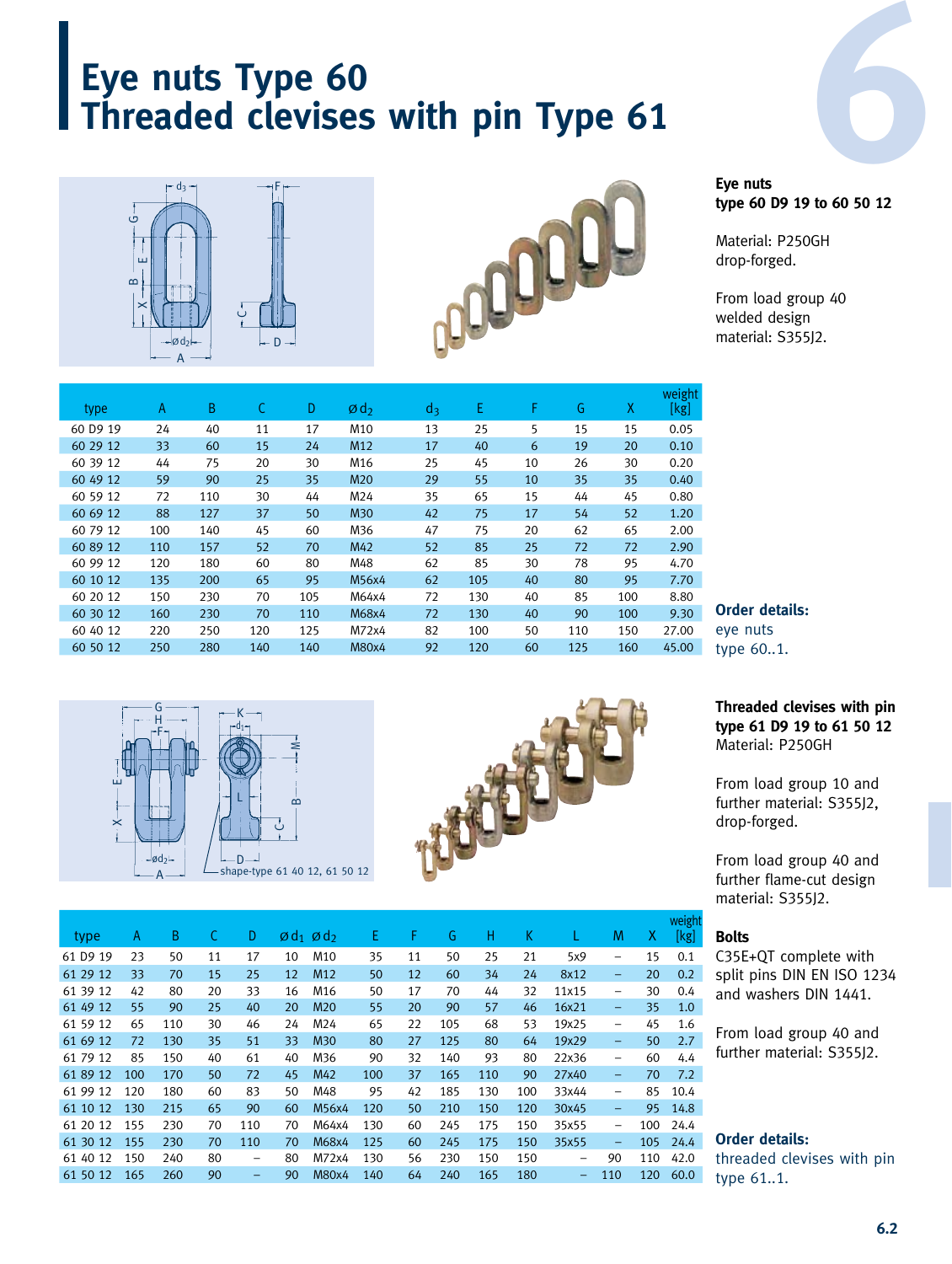### **Turnbuckles Type 62 Rod couplings Type 64**

#### **Turnbuckles type 62 D9 19 to 62 50 15**

Material: S23SJR drop-forged.

From load group 10 flame-cut design material: S355J2.





 One side right-hand, other side left-hand thread.

(2) The ends of the threaded rod must not come into contact.

|   | type     | A   | B   | C  | <b>SW</b> | $\emptyset$ d <sub>2</sub> (1) | E.  |                  | X   | weight<br>[kg] |
|---|----------|-----|-----|----|-----------|--------------------------------|-----|------------------|-----|----------------|
|   | 62 D9 19 | 30  | 125 | 18 | 16        | M10                            | 35  | 9x 8             | 45  | 0.15           |
| S | 62 29 12 | 34  | 125 | 21 | 18        | M12                            | 35  | 11x <sub>9</sub> | 45  | 0.20           |
|   | 62 39 19 | 42  | 150 | 27 | 24        | M16                            | 50  | 14x11            | 50  | 0.40           |
|   | 62 49 19 | 52  | 170 | 33 | 30        | M <sub>20</sub>                | 60  | 17x14            | 55  | 0.70           |
|   | 62 59 19 | 62  | 240 | 39 | 36        | M24                            | 80  | 22x17            | 80  | 1.20           |
|   | 62 69 12 | 74  | 255 | 45 | 46        | M30                            | 85  | 23x20            | 85  | 1.80           |
|   | 62 79 12 | 86  | 295 | 55 | 55        | M36                            | 95  | 28x23            | 100 | 3.00           |
|   | 62 89 12 | 104 | 330 | 63 | 65        | M42                            | 100 | 32x27            | 115 | 4.80           |
|   | 62 99 12 | 130 | 355 | 75 | 75        | M48                            | 105 | 40x35            | 125 | 7.80           |
|   | 62 10 15 | 110 | 300 | 60 | 80        | M56x4                          | 80  | 80x23            | 110 | 10.00          |
|   | 62 20 15 | 130 | 320 | 70 | 90        | M64x4                          | 80  | 90x28            | 120 | 15.00          |
|   | 62 30 15 | 140 | 330 | 75 | 100       | M68x4                          | 80  | 100x30           | 125 | 18.00          |
|   | 62 40 15 | 150 | 390 | 80 | 100       | M72x4                          | 90  | 100x33           | 150 | 22.00          |
|   | 62 50 15 | 165 | 410 | 90 | 120       | M80x4                          | 90  | 120x37           | 160 | 32.00          |
|   |          |     |     |    |           |                                |     |                  |     |                |

#### **Order details:**

turnbuckle type 62..1.

#### **Rod coupling type 64 D9 19 to 64 50 15**

Material: S235JR drop-forged.

From load group 10 flame-cut design material: S355J2.





| type     | A   | B   | C  | D   | Ød <sub>2</sub> |        | weight<br>[kg] |
|----------|-----|-----|----|-----|-----------------|--------|----------------|
| 64 D9 19 | 34  | 45  | 15 | 21  | M10             | 11x9   | 0.1            |
| 64 29 18 | 34  | 45  | 15 | 21  | M12             | 11x9   | 0.1            |
| 64 39 18 | 42  | 60  | 20 | 27  | M16             | 14x11  | 0.2            |
| 64 49 18 | 52  | 75  | 25 | 32  | M20             | 17x14  | 0.5            |
| 64 59 18 | 62  | 90  | 30 | 39  | M24             | 22x17  | 0.7            |
| 64 69 18 | 74  | 105 | 35 | 45  | M30             | 23x20  | 1.2            |
| 64 79 18 | 86  | 120 | 40 | 55  | M36             | 28x23  | 1.6            |
| 64 89 18 | 104 | 150 | 50 | 63  | M42             | 32x27  | 2.6            |
| 64 99 18 | 130 | 180 | 60 | 75  | M48             | 40x35  | 5.1            |
| 64 10 15 | 110 | 190 | 60 | 80  | M56x4           | 80x23  | 7.0            |
| 64 20 15 | 130 | 220 | 70 | 90  | M64x4           | 90x28  | 11.0           |
| 64 30 15 | 140 | 240 | 75 | 100 | M68x4           | 100x30 | 14.0           |
| 64 40 15 | 150 | 250 | 80 | 100 | M72x4           | 100x33 | 15.0           |
| 64 50 15 | 165 | 280 | 90 | 120 | M80x4           | 120x37 | 23.0           |

**Order details:**  rod coupling

type 64 .. 1.

**6.3**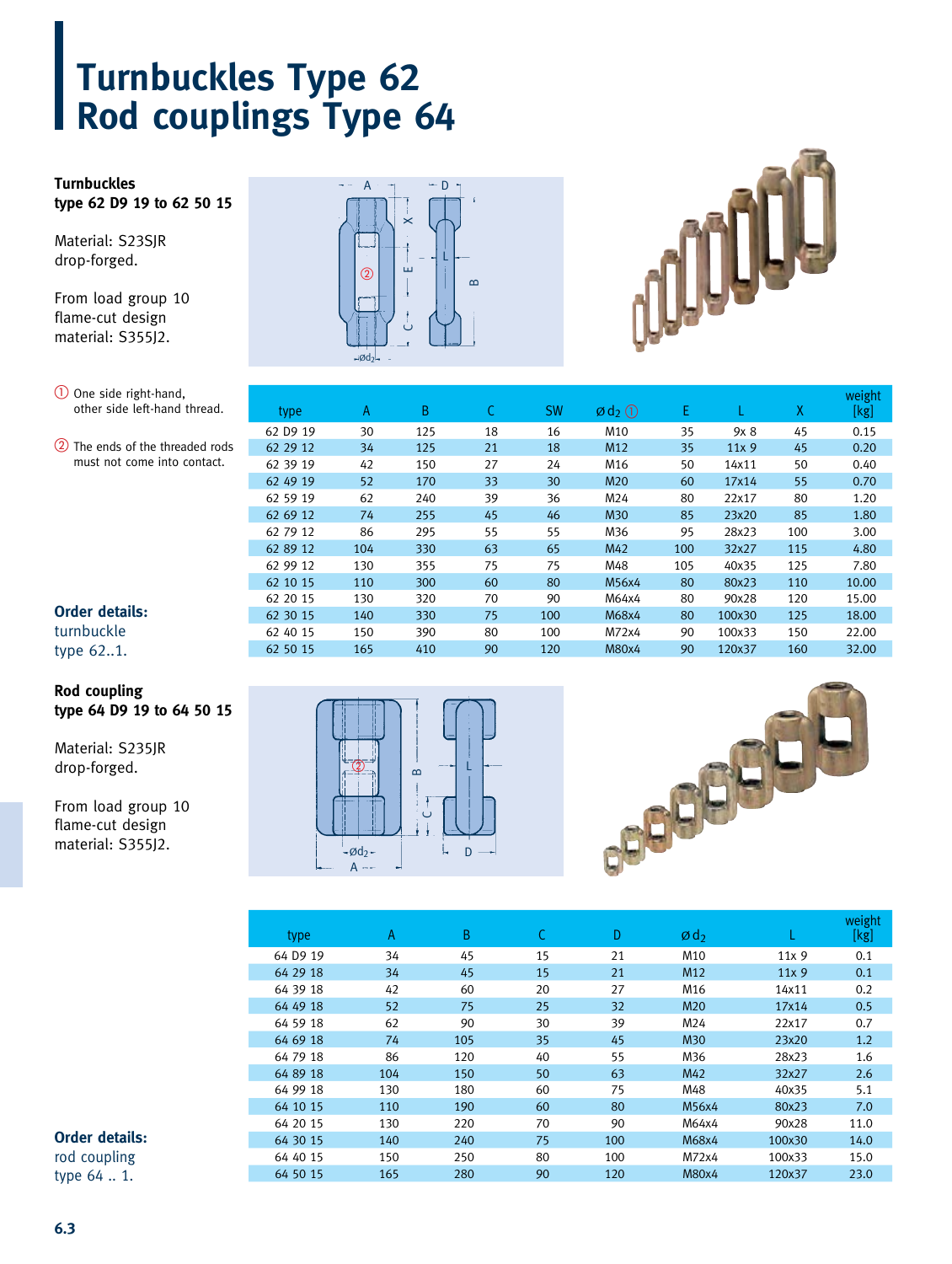### **Connecting rods Type 63, 65, 66, 67**

#### **Application**

Threaded and tie rods connect the support components to each other in order to bridge installation heights. They can be used as rigid supports with the connection components and in elastic load chains with spring and constant hangers.

#### **Materials and loads**

Only materials with guaranteed mechanical properties regarding good homogeneity and sufficient charpy-test values (ductility) are used. The permissible loads correspond to the load table for statically determined components in the technical specifications on page 0.6.

#### **Rolled threads**

All threads are manufactured in a rolling process. By rolling the threads are not cut. Through the rolling process the material is made to flow and is plastically formed. In this way the surface is given additional notch-free high-quality strength.

Friction resistance is thereby reduced; this has a favorable effect on any adjustment of the rods under load. On top of that, safety reserves exceeding the demands of the design specifications are created.

#### **Designs**

Threaded rods type 67 with continuous threading up to M48 and tie rods type 66 (from M20) are available in fixed 500mm length increments in the length range from 500mm up to 3,000mm. The tie rods have thread lengths of 300mm on one side and 600mm on the other. The short thread is for length adjustment, e.g. as a connection for spring and constant hangers. The long thread is for the fitted length. This can be shortened as required according to the installation height on site.

#### **Standard lengths**

Larger tolerances in the building structure have led to increasing problems with fitted lengths instead of easier installation, especially when the connection threads are too short. The use of standardized fixed lengths is therefore more and more common because of their greater flexibility. Fitting can be easily carried out with hanging rods already mounted at the upper end.

Laborious measurement with the risk of error is thereby avoided. Structural tolerances can be balanced to advantage.

#### **Length adjustment**

Tie rods type 65 with right-hand / left-hand threads are always used in combination with turnbuckle type 62 and fitted with standard lengths. They are designed for length adjustment and force-fit prestressing of load chains.

All other bolted connections are exclusively right-hand threads and on installation must be countered with a hexagon nut type 63.

#### **Corrosion protection**

For corrosion protection all rod types are galvanized, layer thickness approx. 12-15µm. If required, hot-dip galvanization is available.

Hot dip galvanized threaded rods M10/M12 are available in lengths up to 1,000mm. Extensions are made by way of rod couplings.

#### **Certification**

If so ordered, all components can be supplied with certificates according to DIN EN 10204-2.2 or 3.1.

#### **Special properties:**

- **materials with proven characteristics**
- **rolled threads**
- **notch-free surfaces**
- **galvanized surfaces**
- **standard lengths**
- **in-house manufacture**

Often there is a need to use the connecting members even in areas which are above the standard range of application and can exposed to with higher temperatures. For this LISEGA SE offers products made from the material 21CrMoV57 or 25CrMo4 for hex nuts. The load limits for use up to 500°C correspond to the nominal load of each load groups.

The type numbers are described as follows:

| Tie rod       | $\mathbf{r}$   | $65.103$ -HT;<br>(65 D1 03-HT to 65 91 03-HT)   |
|---------------|----------------|-------------------------------------------------|
| Stud bolt     | $\sim 10^{-1}$ | 67.1 03-HT;<br>(67 D1 03 HT to 67 91 03 HT)     |
| Threaded rod: |                | $67.03$ -HT;<br>(67 D2 03 HT to 67 95 03 HT)    |
| Tie rod       | $\mathbf{L}$   | $6603$ -HT;<br>(66 46 03 to 66 97-HT-03 HT)     |
| Hexagon nut : |                | 63.9 3.; (63 D9 39 and<br>63 19 38 to 63 99 38) |

**The pipe systems are embedded in load chains, where the connecting rods are important elements. When selecting them great attention must be paid to quality so that these seemingly simple components do not form the weakest link in the chain. The decisive factors for their load-bearing capacity are, beside adequate dimensioning, material quality and design conforming to standards.** 





*Manufacture of threaded components*



*Fiber flow of rolled thread*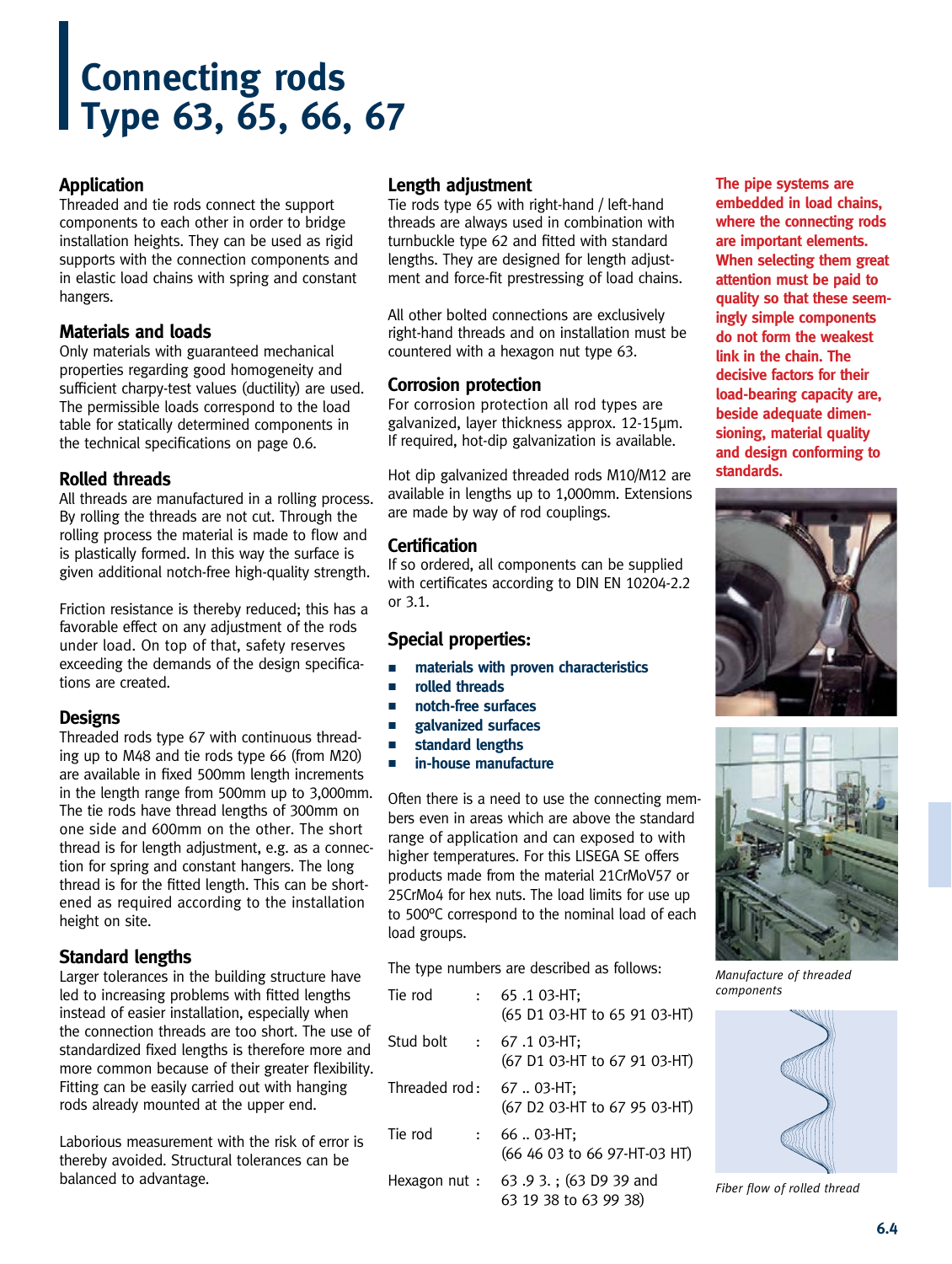### **Tie rods LR Type 65 Stud bolts Type 67 Hexagon nuts Type 63**

**Tie rods left-hand/right-hand type 65 D1 19 to 65 50 13** 

Material: M10 to M16: S235JR from M20: S355J2.

**LISEGA threaded rods should only be replaced in kind.**





| type     | ød    | $\emptyset$ d <sub>2</sub> |     | L <sub>1</sub><br>right | L <sub>2</sub><br>left | weight<br>[kg] |
|----------|-------|----------------------------|-----|-------------------------|------------------------|----------------|
| 65 D1 19 | 8.75  | M10                        | 250 | 80                      | 130                    | 0.1            |
| 65 21 13 | 10.74 | M <sub>12</sub>            | 250 | 80                      | 130                    | 0.2            |
| 65 31 13 | 14.54 | M16                        | 250 | 80                      | 130                    | 0.3            |
| 65 41 13 | 18.20 | M <sub>20</sub>            | 250 | 80                      | 130                    | 0.5            |
| 65 51 13 | 21.85 | M24                        | 350 | 120                     | 190                    | 1.0            |
| 65 61 13 | 27.55 | M30                        | 350 | 120                     | 190                    | 1.6            |
| 65 71 13 | 33.15 | M36                        | 350 | 120                     | 190                    | 2.4            |
| 65 81 13 | 38.91 | M42                        | 450 | 160                     | 220                    | 4.2            |
| 65 91 13 | 44.53 | M48                        | 450 | 160                     | 220                    | 5.5            |
| 65 10 13 | 53.22 | M56x4                      | 550 | 200                     | 270                    | 9.6            |
| 65 20 13 | 61.20 | M64x4                      | 550 | 200                     | 270                    | 12.7           |
| 65 30 13 | 65.20 | M68x4                      | 550 | 200                     | 270                    | 14.4           |
| 65 40 13 | 69.20 | M72x4                      | 600 | 220                     | 300                    | 17.7           |
| 65 50 13 | 77.20 | M80x4                      | 600 | 220                     | 300                    | 22.1           |
|          |       |                            |     |                         |                        |                |

#### **Order details:**

tie rod LR type 65..1.

#### **Hexagon nuts type 63 D9 29 to 63 50 28**

Material: grade 8 hexagon nuts DIN EN ISO 4032 as counter nuts for threaded rods M10 – M80x4.



**Stud bolts type 67 D1 19 to 67 91 13** 

Material: M10 to M16: S235JR from M20: S355J2.

**LISEGA threaded rods should only be replaced in kind.**



weight  $[kg]$ 

| size | weight<br>[kg] | type                  |     | Ød <sub>2</sub> | weigh<br>[kg] |
|------|----------------|-----------------------|-----|-----------------|---------------|
| M10  | 0.01           | 67 D1 19              | 30  | M10             | 0.02          |
| M12  | 0.02           | 67 21 13              | 35  | M12             | 0.03          |
| M16  | 0.03           | 67 31 13              | 50  | M <sub>16</sub> | 0.07          |
| M20  | 0.06           | 67 41 13              | 60  | M <sub>20</sub> | 0.12          |
| M24  | 0.11           | 67 51 13              | 75  | M24             | 0.22          |
| M30  | 0.22           | 67 61 13              | 90  | M30             | 0.42          |
| M36  | 0.39           | 67 71 13              | 110 | M36             | 0.75          |
| M42  | 0.65           | 67 81 13              | 125 | M42             | 1.17          |
| M48  | 0.98           | 67 91 13              | 145 | M48             | 1.77          |
| 56x4 | 1.40           |                       |     |                 |               |
| 64x4 | 1.90           |                       |     |                 |               |
| 68x4 | 2.25           | <b>Order details:</b> |     |                 |               |

stud bolts type 67..1.

**Order details:** 

hexagon nut type 63..2.

type